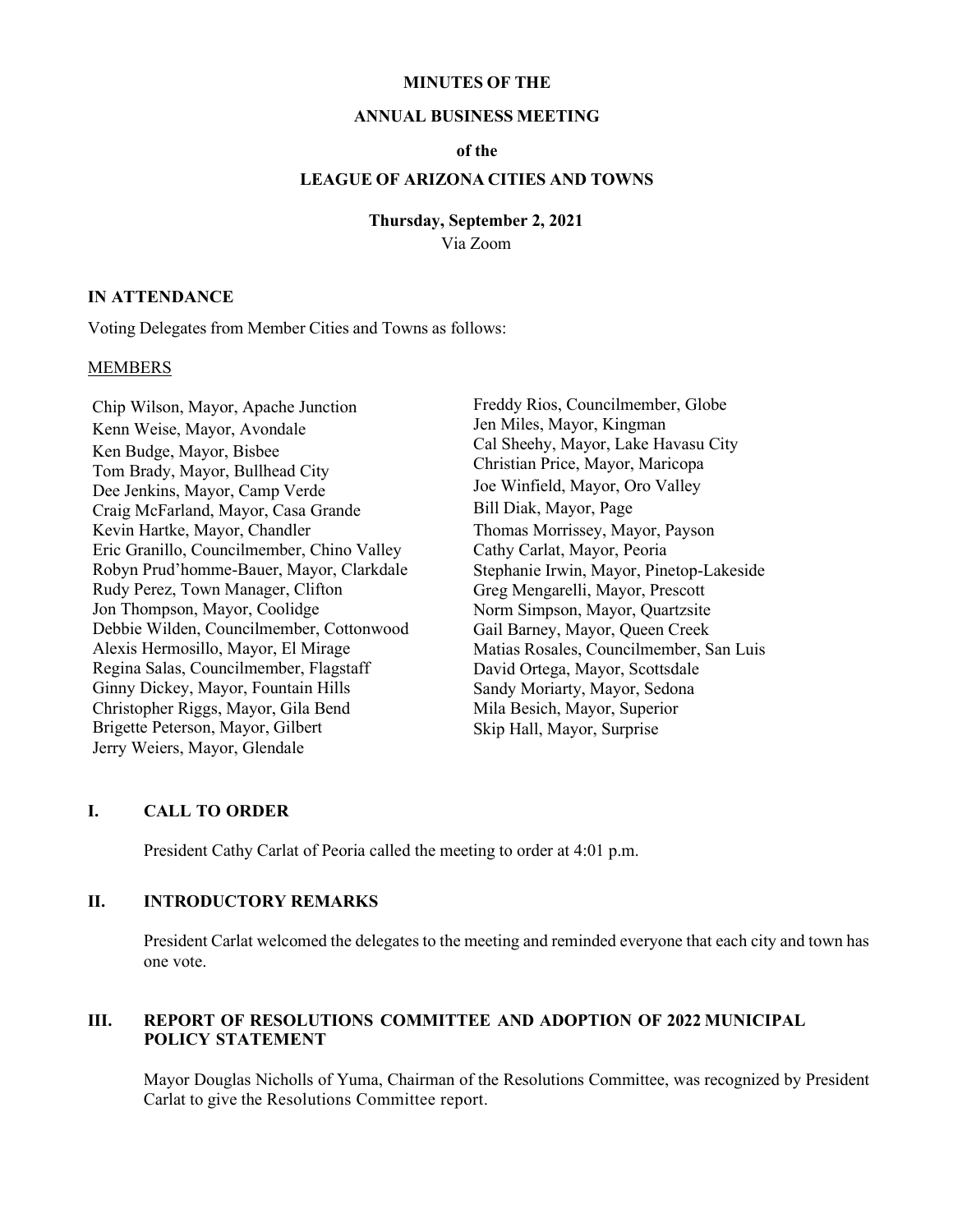Mayor Nicholls reported that the resolutions adopted by the Resolutions Committee were before them and asked if there were any objections. Hearing none, he then moved to adopt the Resolutions as adopted by the Resolutions Committee. Mayor Jerry Weiers of Glendale seconded and the motion carried unanimously. The Resolutions are attached and made a part of these minutes.

# **IV. REPORT OF NOMINATING COMMITTEE AND ELECTION OF EXECUTIVE COMMITTEE MEMBERS**

Mayor Christian Price of Maricopa, Chairman of the Nominating Committee, was recognized by President Carlat to give the Nominating Committee's report.

Mayor Price thanked the Nominating Committee members for their participation and then read the recommendations for the Executive Committee member positions and made a motion to adopt the report of the Nominating Committee. President Carlat then asked if there were any nominations from the floor. There were none. Mayor Craig McFarland of Casa Grande seconded the motion and those nominated were elected without objection. The report of the Nominating Committee is attached and made a part of these minutes.

## **V. OTHER BUSINESS**

President Carlat asked if there was any other business to bring before the body. There was none.

### **VI. ADJOURNMENT**

The meeting was adjourned at 4:05 p.m.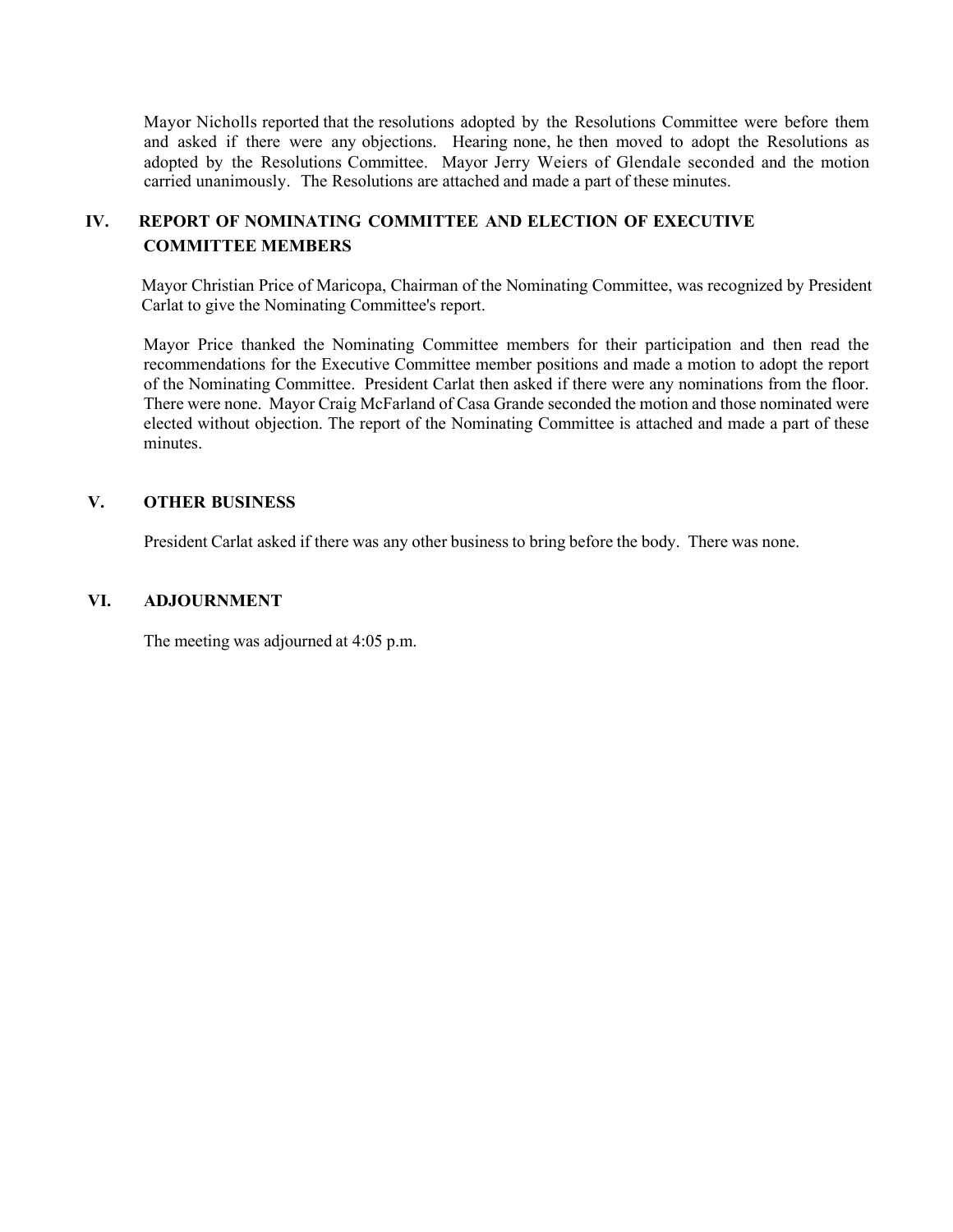# **League of Arizona Cities and Towns Resolutions Summary Chart 2022 Adopted Resolutions**

| Number         | Resolution                             | Sponsor       | <b>Notes</b> |
|----------------|----------------------------------------|---------------|--------------|
| <b>BFED 2</b>  | Amend statute to allow cities and      | Maricopa      |              |
|                | towns to amend their budgets after     |               |              |
|                | the initial budget has passed while    |               |              |
|                | following the notice and hearing       |               |              |
|                | statutes and with strong oversight     |               |              |
|                | and approval requirements.             |               |              |
| <b>GAHRE 1</b> | Simplify the statutory mechanisms      | Maricopa      |              |
|                | to dissolve water and wastewater       |               |              |
|                | districts once an area incorporates or |               |              |
|                | gets annexed to relieve the tax        |               |              |
|                | burden on the citizens, if the city or |               |              |
|                | town provides the same service that    |               |              |
|                | had been performed by the district,    |               |              |
|                | or the district service is no longer   |               |              |
|                | needed.                                |               |              |
| NSQL 4         | Amend state statute to specify a       | Glendale/Mesa |              |
|                | period when cities and towns may       |               |              |
|                | prohibit the use of permissible        |               |              |
|                | fireworks and modify the               |               |              |
|                | definitions of illegal and             |               |              |
|                | permissible fireworks.                 |               |              |
| NSQL 5         | Seek legislative and/or non-           | League Staff  |              |
|                | legislative solutions, working with    |               |              |
|                | housing and homeless advocates,        |               |              |
|                | the Department of Housing, and         |               |              |
|                | state legislators, to provide local    |               |              |
|                | governments, regional partners, and    |               |              |
|                | continuum of care providers            |               |              |
|                | additional resources to combat         |               |              |
|                | street homelessness in our             |               |              |
|                | communities.                           |               |              |

Budget, Finance and Economic Development – BFED  General Administration, Human Resources and Elections – GAHRE  Neighborhoods, Sustainability and Quality of Life – NSQL  Public Safety, Military Affairs and the Courts – PSMAC  Transportation, Infrastructure and Public Works – TIPW